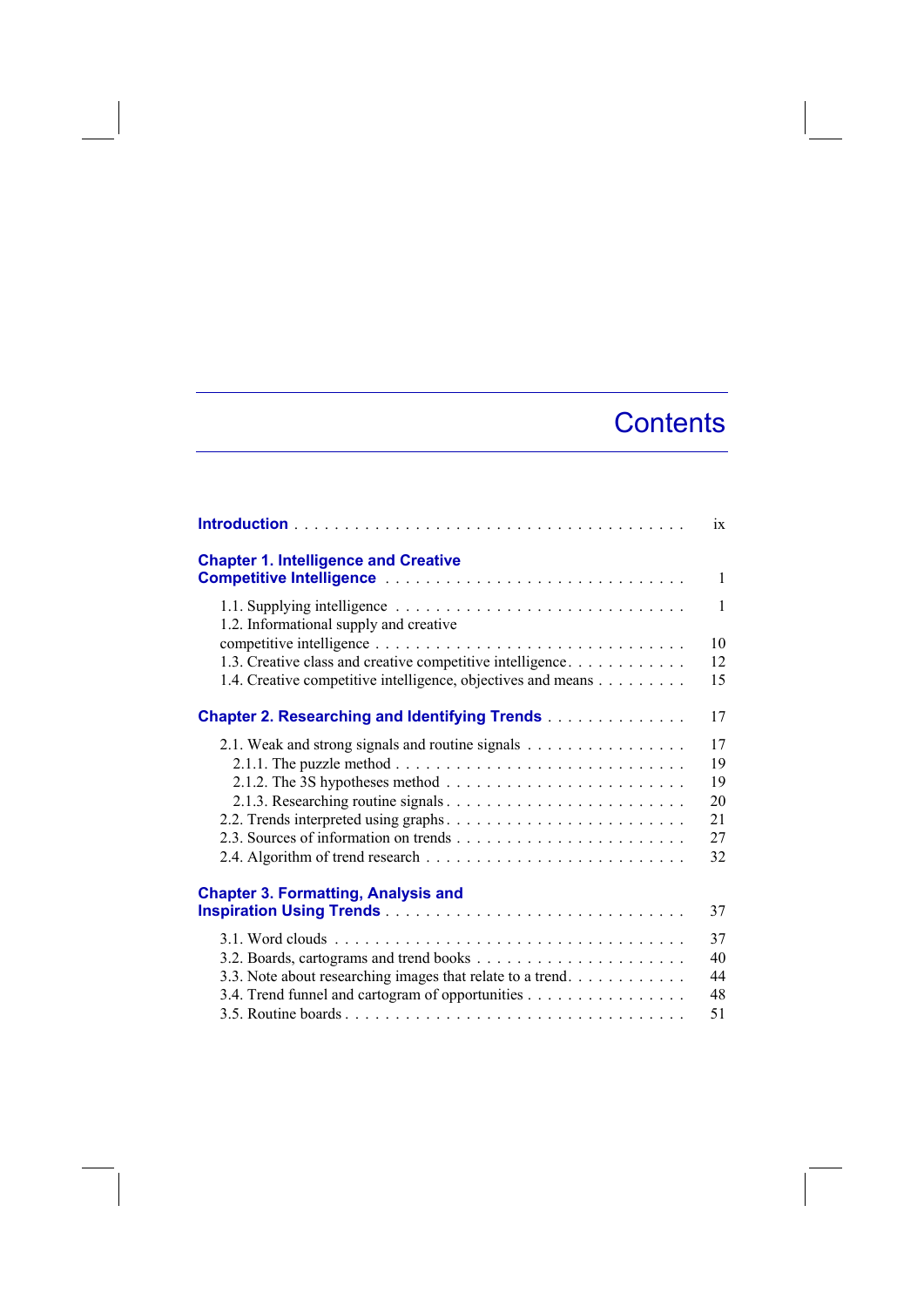## vi Methods and Tools for Creative Competitive Intelligence

| <b>Chapter 4. Presenting and Analyzing Networks</b>                 | 53       |
|---------------------------------------------------------------------|----------|
|                                                                     | 53<br>54 |
|                                                                     | 56       |
| 4.4. Demonstrating networks with multivariate entities              | 60       |
|                                                                     | 60<br>61 |
|                                                                     | 64       |
| 4.6. Comparative analysis of networks using graphs                  | 66       |
|                                                                     |          |
| <b>Chapter 5. Visual Tools for Problem Solving [1] Algebra 2014</b> | 67       |
|                                                                     | 67       |
|                                                                     | 68       |
|                                                                     | 68       |
|                                                                     | 69       |
|                                                                     | 72       |
|                                                                     | 74       |
|                                                                     | 76       |
|                                                                     | 77       |
|                                                                     | 77       |
|                                                                     | 79       |
|                                                                     | 80       |
|                                                                     | 82       |
|                                                                     | 82       |
|                                                                     | 84       |
|                                                                     | 84       |
|                                                                     |          |
| <b>Chapter 6. Investigating the Past and Present</b>                | 87       |
|                                                                     | 87       |
| 6.1.1. Go and see what is done in other regions                     | 88       |
|                                                                     | 89       |
|                                                                     | 91       |
|                                                                     | 94       |
|                                                                     | 96       |
|                                                                     | 99       |
|                                                                     | 100      |
|                                                                     | 101      |
|                                                                     | 103      |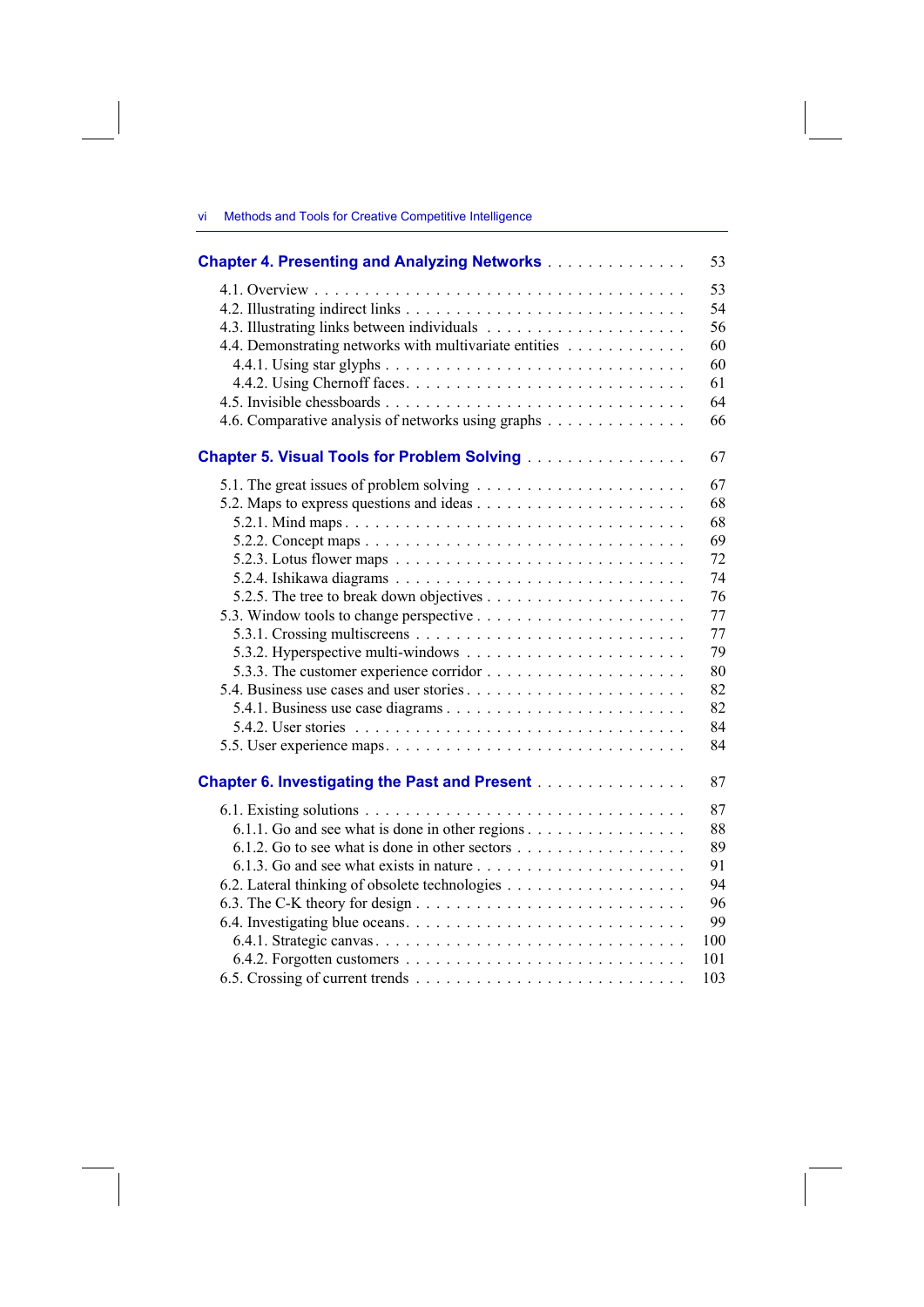|                                                                                      | 107 |
|--------------------------------------------------------------------------------------|-----|
|                                                                                      | 107 |
|                                                                                      | 108 |
|                                                                                      | 109 |
|                                                                                      | 112 |
| 7.5. Eras and laws of technical system evolution                                     | 113 |
|                                                                                      | 117 |
|                                                                                      | 119 |
| <b>Chapter 8. Reasoning with the Aid of Operators.</b>                               | 121 |
| 8.1. Search operators of expressions of avenues for innovation                       | 121 |
| 8.2. The easy choice operators and their negation                                    | 124 |
|                                                                                      | 127 |
|                                                                                      | 127 |
| 8.3.2. Mathematical operators (the most basic ones)                                  | 128 |
|                                                                                      | 128 |
|                                                                                      | 129 |
|                                                                                      | 130 |
| 8.4.1. The operator using super powerful characters (SPC)                            | 130 |
| 8.4.2. The operator inspired from science fiction (ISF)                              | 131 |
|                                                                                      | 135 |
|                                                                                      | 135 |
|                                                                                      | 136 |
|                                                                                      | 138 |
|                                                                                      | 139 |
|                                                                                      | 141 |
| <b>Chapter 9. Use of Games for Serious Purposes</b>                                  | 143 |
|                                                                                      | 143 |
|                                                                                      | 144 |
| 9.1.2. The game as a design goal. $\ldots \ldots \ldots \ldots \ldots \ldots \ldots$ | 145 |
|                                                                                      | 148 |
|                                                                                      | 150 |
|                                                                                      | 153 |
|                                                                                      | 155 |
| <b>Chapter 10. Diversion of Role-playing Games [1] Allen Lings And School</b>        | 159 |
|                                                                                      | 159 |
| 10.2. Knowledge acquisition through role-playing                                     | 160 |
|                                                                                      | 160 |
|                                                                                      | 164 |